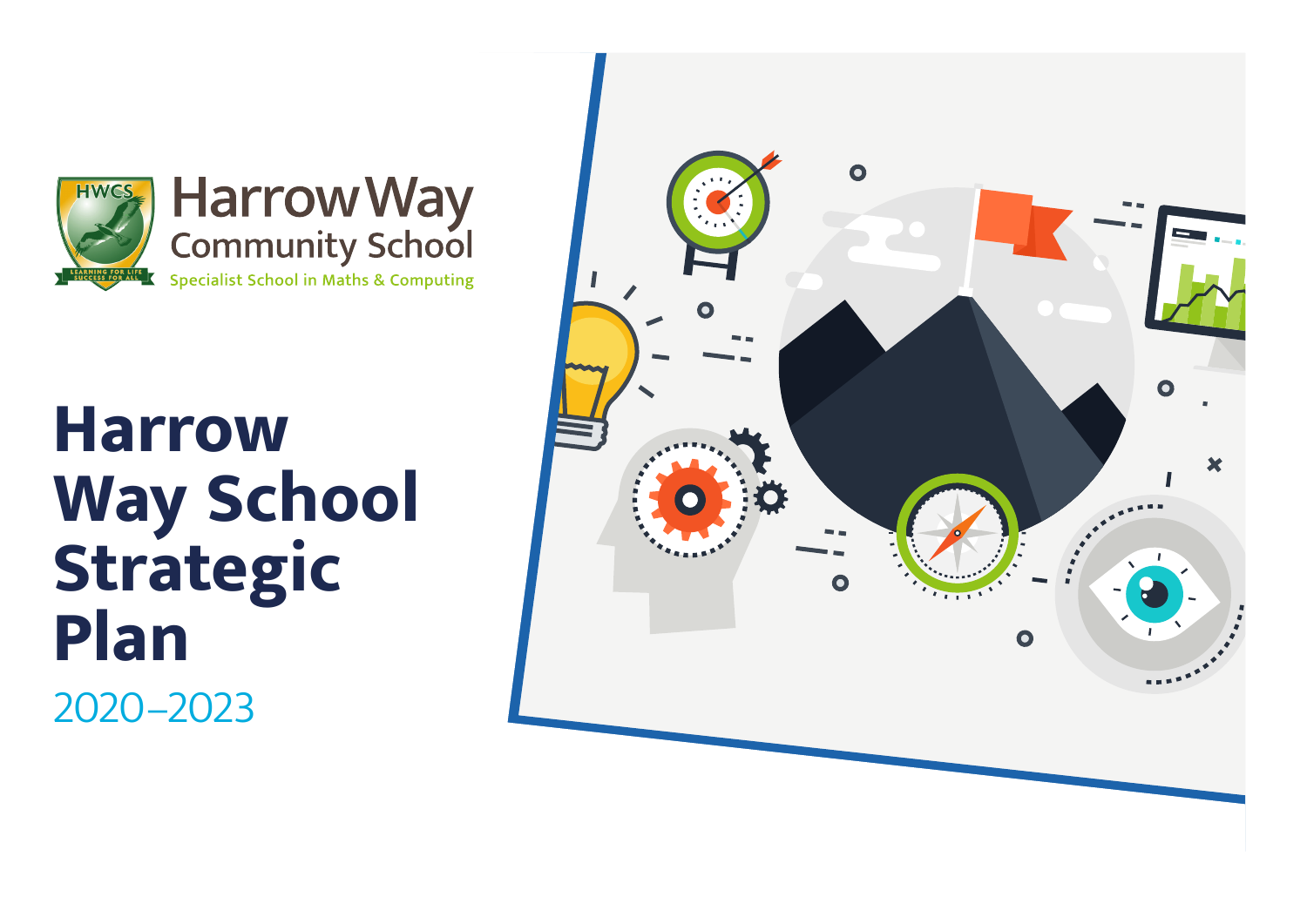# **Harrow Way School Strategic Plan 2020–2023**



### **Our Mission Statement**

"Learning for life, success for all''

### **Our Vision**

"At Harrow Way Community School, we have a simple ambition: to be the finest secondary school for miles around."

By this we mean that all our students will receive a better education at Harrow Way than they would at any other local establishment. We want Harrow Way students to leave us with:

- Better qualifications than they would achieve in any other school
- The skills and attributes needed to live and work in tomorrow's global society
- The values and morals to be good citizens



### **Great schools never stand still**

We believe that great schools never stand still and strive at all times to excel in every area of its performance, for the benefit of all our young people and other stakeholders. In our common pursuit for excellence for all, we believe that everyone in our community must be involved in our strategic planning. From robust and honest self-evaluation of where we believe we are at the end of academic year 2019/20, we have devised together the following key priorities below. These will govern our short and medium term planning and will underpin our three year strategic planning through to 2023. This will ensure we are a high performing, inclusive and oversubscribed school of choice for the local community.

We have also considered our Ofsted Priorities from our last inspection. This document is intended to set the overall direction for the school for the next three years. At Harrow Way we believe an excellent school is built upon seven pillars. Effective leadership and implementation of each of these pillars can lead to an excellent school where everyone is successful (Learning for life, Success for all), they are:

- 1. Clarity of purpose
- 2. Student behaviour
- 3. Teaching and learning
- 4. We can all get better
- 5. Curriculum
- 6. Data analysis and self-evaluation
- 7. Leadership at all levels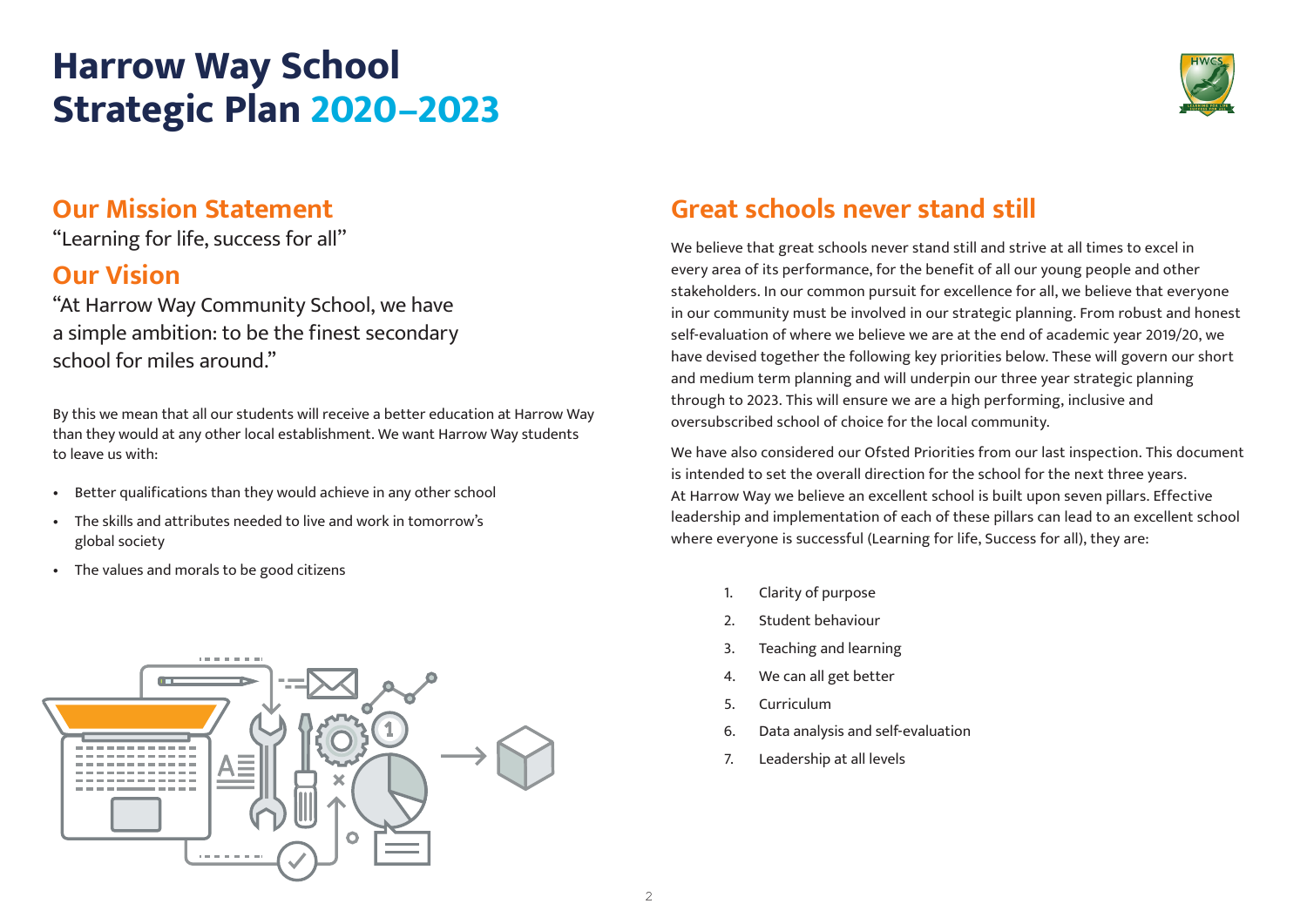## **Section One**

### **Strategic Plan 2020 – 2023**

### **Strategic Priority 1 – Quality of Education**

**INTENT** – The school's curriculum is inspirational, ambitious for all and very much based on the notion that knowledge is powerful.

- All departments have plans in place to close the learning/knowledge gaps following COVID-19 school closure.
- All students study a broad and academic curriculum. Regardless of SEND, background, prior attainment, gender or any other 'group,' aspirations are high for all and educational paths are never narrow.
- The curriculum-offer demonstrates a clear progression of knowledge and skills over time responsive to on-going student need. This is represented in pupil outcomes and experiences.
- All departments have a well-sequenced curriculum that enables students to retain and retrieve the knowledge that they deem to be powerful. The curriculum is never 'finished' and departments' main focus is on developing this collaboratively.
- All teachers aspire to be absolute experts in their subject the school supports targeted and specific CPD to enable this to take place both within school and with outside networks and bodies.

**"Progress means knowing more and remembering more." "The curriculum is the progression model.''** Christine Counsell **IMPLEMENTATION** – Students have a consistently high-quality learning experience in every subject area.

- The Harrow 'Way' is embedded so that no time is wasted and teachers can employ strategies that have a real impact on learning. The Harrow 'Way' is mostly procedural giving departments agency to implement the curriculum as they see fit – they are the experts.
- Students and teachers understand how memory works and spaced retrieval practice is a feature of every lesson. Students are taught how to independently improve their learning so that they become life-long learners.
- Further improve literacy in all subject areas using the seven recommendations from the EEF related to reading, writing, talking, vocabulary development, supporting struggling students and disciplinary literacy.
- The school will become more research infused so that decisions about teaching and learning are evidence based and have a real impact on progress.
- Assessment is an ongoing process with its purpose very much rooted in finding out what students know and can do and what they need to be able to make further progress.

**"All teachers need to improve their practice – not because they are not good enough, but because they can get even better.''** Dylan William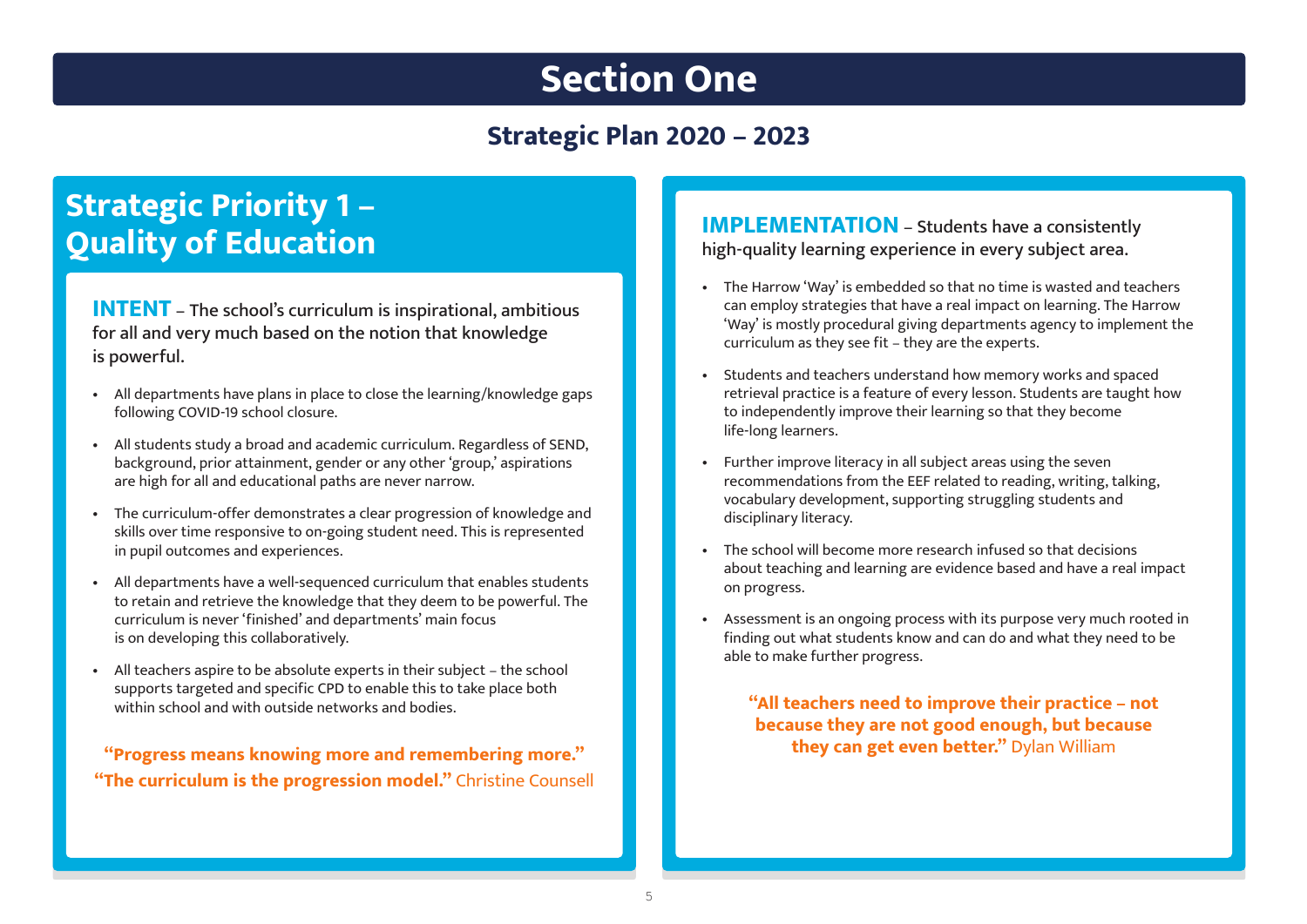#### **IMPACT** – Assessment (both formative and summative) enables students to achieve to the best of their ability:

- Departments work collaboratively to review and adapt assessment across year groups in line with their intent.
- Ensure across all subject areas that current students make and exceed expected progress.
- Raise the proportion of students securing the Basics 9–4 and 9–5 in English and Maths to narrow the gap between school and national results.
- Ensure that boys make similar/above average progress compared to boys nationally.
- Robust assessment of lost learning for all students, with catch-up, intervention and targeted support put in place for disadvantaged students.
- Destination data to be in line/above the national average (impact of careers and guidance).

**"The achievement gap is a knowledge and vocabulary gap." Why Knowledge Matters, E.D Hirsh**

### **Strategic Priority 2 – Behaviour and Attitudes**

#### Eliminate low-level disruption from our classrooms:

- Further increase the school's very good levels of attendance, with a clear focus on improving the attendance of disadvantaged students and SEN. In particular, the number of disadvantaged students who fall within the category of being persistently absent.
- Continue to build on our high expectations for no low-level disruption in lessons. All staff have embedded the strategies to deal with this and follow the school's procedures with a fair implementation that also considers the needs of an individual (The Harrow 'Way' guidance).
- Continue to improve provision of outside areas to support a positive, calm and orderly experience during free time. Free time should reflect the culture of respect with self-control and courtesy being shown to all.
- Develop the peer mentor programme to further support our approach to preventing all forms of bullying, including online bullying and prejudicebased bullying. Ensure students have an excellent understanding of how to stay safe online and how to access support for bullying in school.

#### **Students – Be Ready: Be Respectful: Be your Best: At all times**

**Staff – Be Calm, Clear, Confident and Consistent: At all times**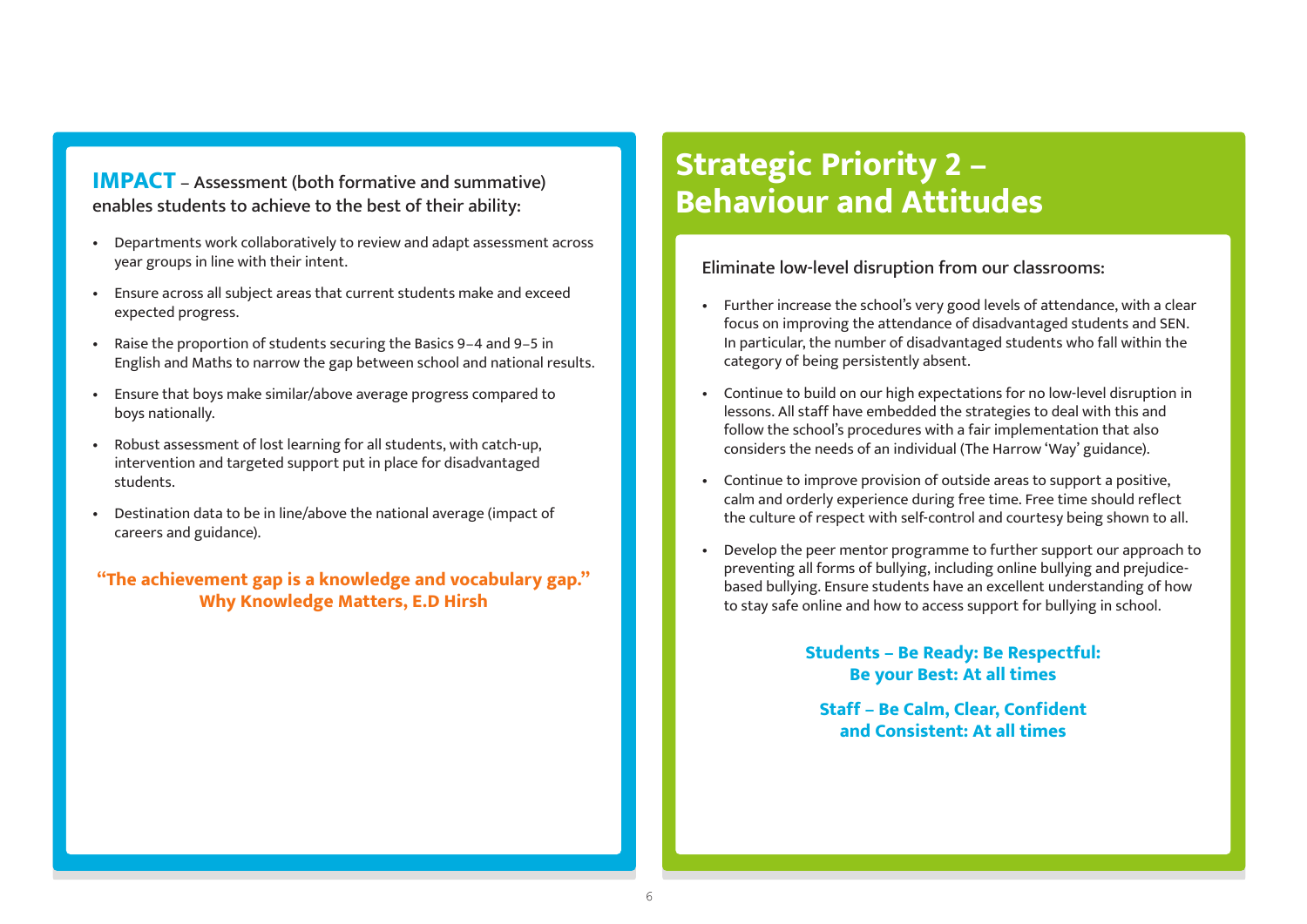### **Strategic Priority 3 – Personal Development**

We will continue to develop pupils' character, the set of positive personal traits, dispositions and virtues that informs their motivation and guides their conduct so that they reflect wisely, learn eagerly, behave with integrity and cooperate consistently well with others:

- Further embed the role of the tutor to support students in building confidence, resilience, keeping good mental health, recognising how to keep themselves safe and healthy and develop their positive personal traits.
- Further raise the profile of careers education across the school to ensure it supports students to engage with future careers and job opportunities. We work towards achieving 'The Quality in Careers Standard', the national quality award for careers education, information, advice and guidance (CEIAG) in schools.
- Further develop our personal development curriculum to provide high quality opportunities to build knowledge, skills and behaviours that will support students to flourish in society.
- Further develop our enrichment programme to ensure students have an opportunity to engage in a number of high quality extra-curricular activities that offer a rich set of experiences to broaden, stretch and develop talents. These opportunities should have a strong take up especially with our disadvantaged students.

#### **"The only person you are destined to become is the person you decide to be."** Ralph Waldo Emerson

### **Strategic Priority 4 – Leadership and Management**

All leaders will be highly ambitious for the school and demonstrate an uncompromising and relentless drive for excellence and continual improvement:

- COVID-19: Return to School Action Plan is in place and all actions are followed through.
- Self-evaluation continues to be rigorous and captures a realistic picture of the school's performance.
- Ensure appropriate strategies are in place to close down emergent in-school variation quickly and continue to drive improvement in SEN/ disadvantaged students' outcomes and curriculum provision.
- Maintain high staff morale and staff wellbeing, leading to strong retention at a time of multiple pressures including reduced funding, curriculum reform and issues with teacher supply.
- Harrow Way staff continue to value their continuing professional development. It is having a positive impact on their teaching and the progress learners make.
- Continue to promote equality of opportunity and diversity, resulting in a positive learning environment.
- Safeguarding continues to be highly effective.
- Continue to work closely with the governing body, ensuring that they are fully informed and can consistently hold school leaders rigorously to account so that the effective deployment of staff and resources, including SEN and Disadvantaged funding, secures excellent outcomes for students.

**"Never doubt that a small group of thoughtful, committed people can change the world. Indeed, it is the only thing that ever has.''** Margaret Mead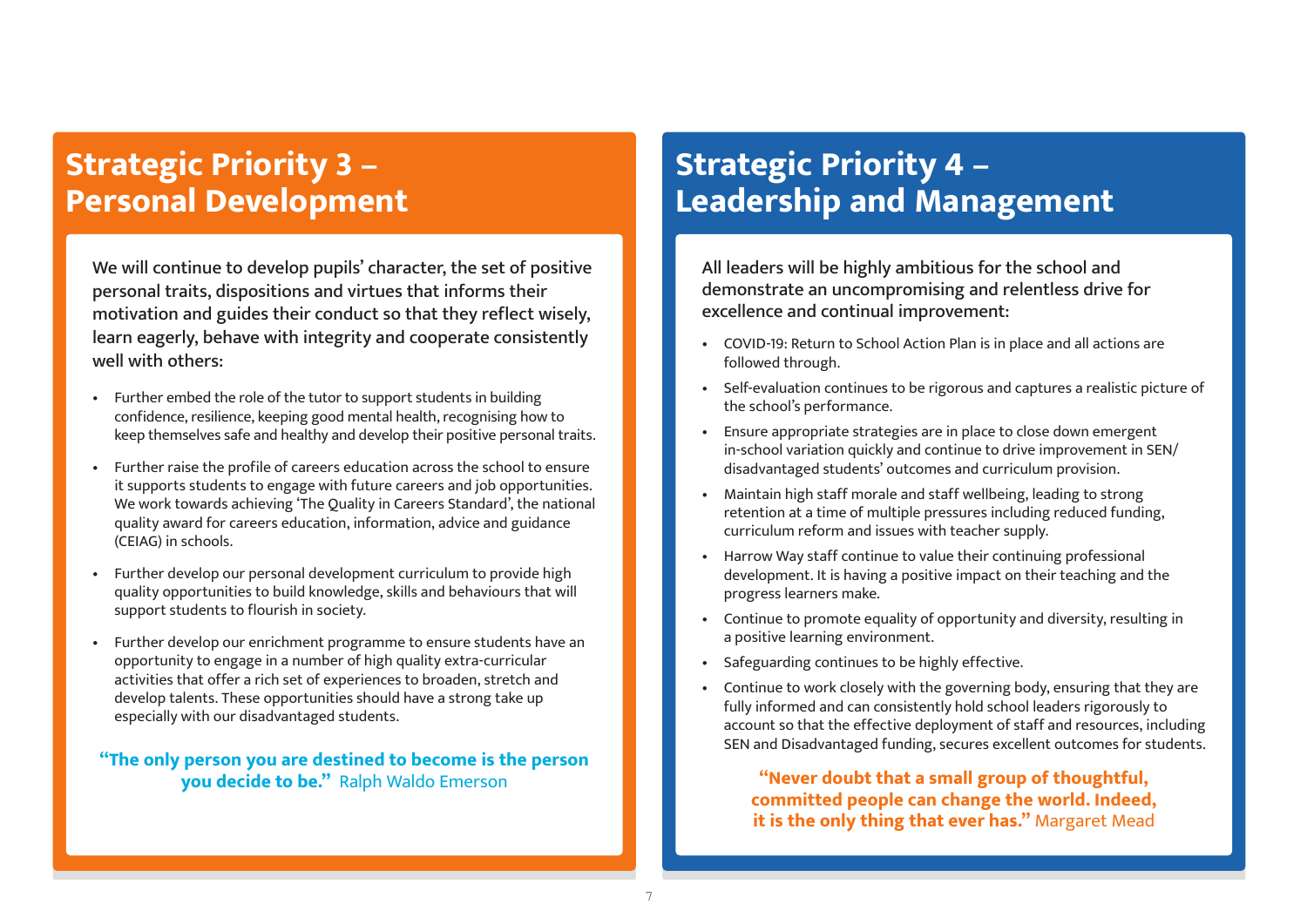# **Section Two**

### **Key Performance Indicators 2020–2023**

# **Quality of Education**

An outstanding curriculum which is flexible and accessible but always ambitious and rigorous, meeting the diverse needs of all learners. The highest quality teaching underpinned by high quality and targeted professional development and training thereby creating aspirational, creative, independent and resilient learners who embrace risk, learn from their mistakes and make outstanding progress.

A first class, robust assessment system which supports learning and enables real progression from KS2 through to KS4 with gaps in progress immediately identified with adapted provision and intervention put in place.

# **Quality of Education –**

#### **INTENT** – The school's curriculum is inspirational, ambitious for all and very much based on the notion that knowledge is powerful.

All students study a broad and academic curriculum. Regardless of SEND, background, prior attainment, gender or any other 'group,' aspirations are high for all and educational paths are never narrow.

All departments have plans in place to close the learning/knowledge gaps following COVID19 school closure.

The curriculum offer demonstrates a clear progression of knowledge and skills over time responsive to on-going student need and represented in pupil outcomes and experiences.

All departments have a well-sequenced curriculum that enables students to retain and retrieve the knowledge that they deem to be powerful. The curriculum is never 'finished' and departments' main focus is on developing this collaboratively.

All teachers aspire to be absolute experts in their subject – the school supports targeted and specific CPD to enable this to take place both within school and with outside networks and bodies.

#### **IMPLEMENTATION** – Students have a consistently<br> **IMPLEMENTATION** – Students have a consistently<br> **INTENT AND IMPLEMENTATION** – Students have a consistently high-quality learning experience in every subject area.

The Harrow 'Way' is embedded so that no time is wasted and teachers can employ strategies that have a real impact on learning. The Harrow 'Way' is mostly procedural giving departments agency to implement the curriculum as they see fit – they are the experts.

Students and teachers understand how memory works and spaced retrieval practice is a feature of every lesson. Students are taught how to independently improve their learning so that they become life-long learners.

Further improve literacy in all subject areas using the seven recommendations from the EEF related to reading, writing, talking, vocabulary development, supporting struggling students and disciplinary literacy.

The school will become more research infused so that decisions about teaching and learning are evidence based and have a real impact on progress.

Assessment is an ongoing process with its purpose very much rooted in finding out what students know and can do and what they need to be able to make further progress.

Teachers use both summative and formative assessment to provide aspirational challenge for all students.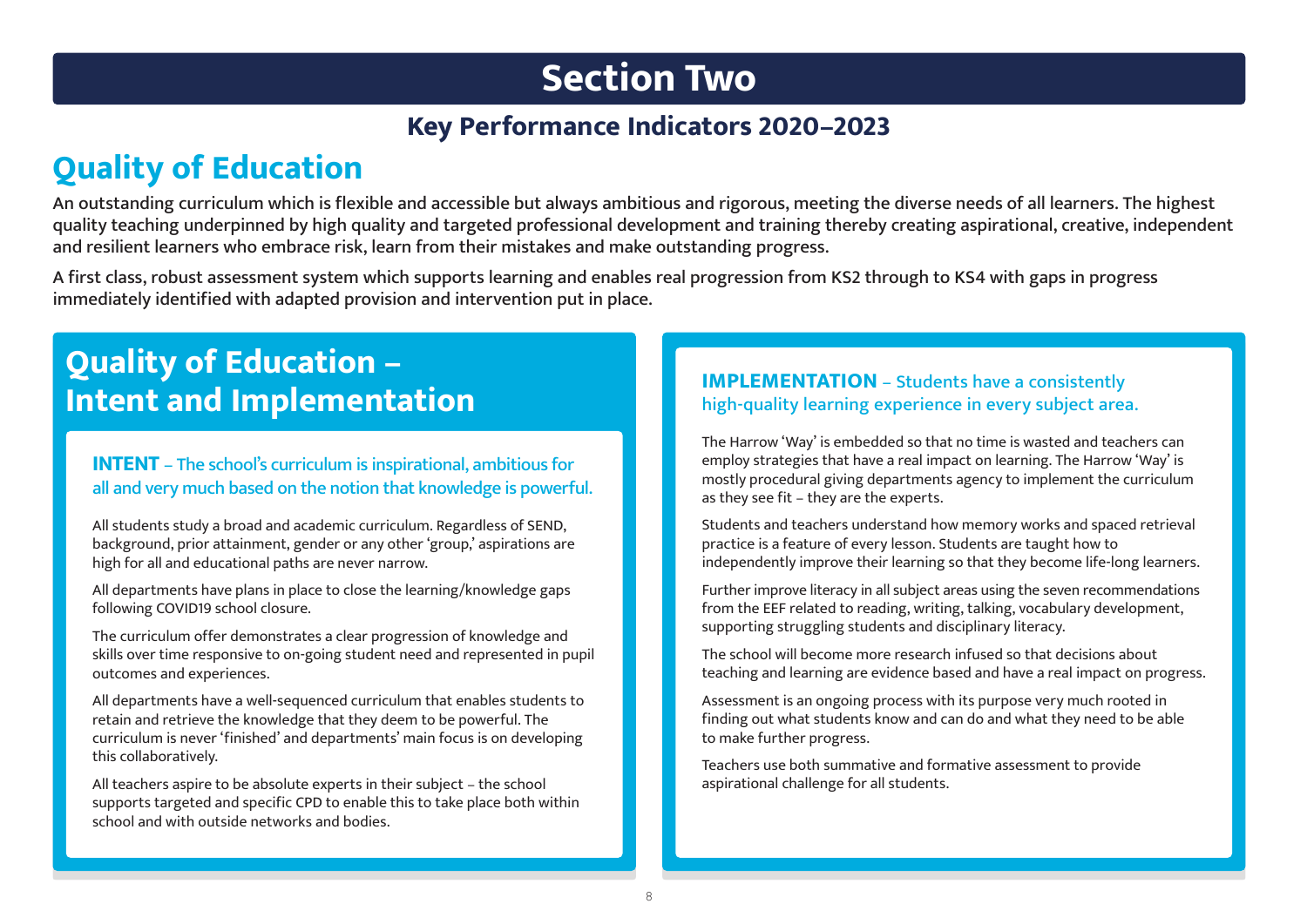## **Quality of Education – Impact**

| KS4                 | <b>Expected Outcome</b><br>2020/21 | <b>Expected Outcome</b><br>2021/22 | <b>Expected Outcome</b><br>2022/23 |
|---------------------|------------------------------------|------------------------------------|------------------------------------|
| <b>Attainment 8</b> | $4.8 - 5.2$                        | $4.8 - 5.2$                        | $4.8 - 5.2$                        |
| $E&M(9-5)$          | 43%-52%                            | 44%-53%                            | 44%-53%                            |
| $E&M(9-4)$          | 66%-74%                            | 68%-77%                            | 67%-75%                            |
| English grade 4+    | 71%-78%                            | 71%-78%                            | 71%-78%                            |
| English grade 5+    | 54%-61%                            | 54%-61%                            | 54%-61%                            |
| English grade 7+    | $17\% - 22\%$                      | $17\% - 22\%$                      | $17\% - 22\%$                      |
| Maths grade 4+      | 72%-79%                            | 72%-79%                            | 72%-79%                            |
| Maths grade 5+      | 49%-56%                            | 49%-56%                            | 49%-56%                            |
| Maths grade 7+      | 18%-23%                            | $18\% - 23\%$                      | 18%-23%                            |

Assessment 2020–2023 (both formative and summative) enables students to achieve to the best of their ability:

Disadvantaged, boys and SEND K students secure progress that is rapidly increasing to be in line with that of other students nationally and those who have similar starting points. Destinations data 94%+ of students are in sustained education, employment or training after key stage 4. In line or above the NA.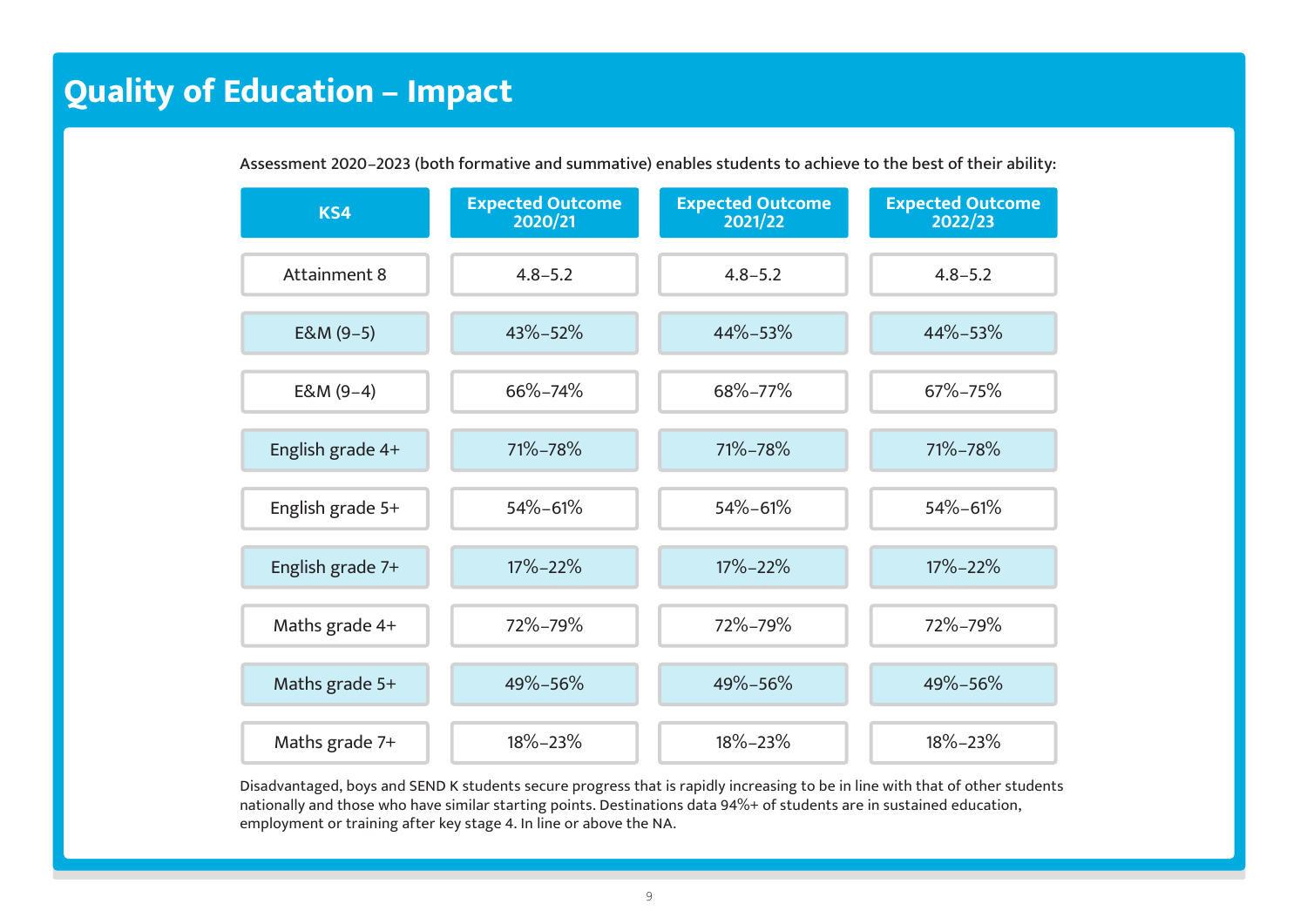### **Behaviour and Attitudes**

The highest standards of personal behaviour and individual responsibility, consistently managed at all times in all areas of the school, underpinned by our '3 Simple Rules.'

An embedded and proactive approach to preventing bullying and all potential breaches of equality with outstanding safeguarding procedures resulting in all students feeling safe, happy and therefore academically challenged at all times.

| <b>Expected Outcome 2020/21</b>                                                                 | <b>Expected Outcome 2021/22</b>                                                                                     | <b>Expected Outcome 2022/23</b>                                                                           |
|-------------------------------------------------------------------------------------------------|---------------------------------------------------------------------------------------------------------------------|-----------------------------------------------------------------------------------------------------------|
| Attendance:                                                                                     | Attendance:                                                                                                         | Attendance:                                                                                               |
| 94.8% in line/above NA attendance/PA                                                            | 95% in line/above NA attendance/PA                                                                                  | 95.2% in line/above NA attendance/PA                                                                      |
| Disadvantaged:                                                                                  | Disadvantaged:                                                                                                      | Disadvantaged:                                                                                            |
| In line/above NA                                                                                | In line/above NA                                                                                                    | in line/above NA                                                                                          |
| SEND(K)                                                                                         | SEND(K)                                                                                                             | SEND(K)                                                                                                   |
| in line/above NA                                                                                | in line/above NA                                                                                                    | in line/above NA                                                                                          |
| <b>Persistent Absence:</b>                                                                      | <b>Persistent Absence:</b>                                                                                          | <b>Persistent Absence:</b>                                                                                |
| 12% (NA 12.4%)                                                                                  | 11% (NA 12.4%)                                                                                                      | 10% (NA 12.4%)                                                                                            |
| <b>Fixed Term Exclusions:</b>                                                                   | <b>Fixed Term Exclusions:</b>                                                                                       | <b>Fixed Term Exclusions:</b>                                                                             |
| In line NA                                                                                      | <b>Below NA</b>                                                                                                     | <b>Below NA</b>                                                                                           |
| Large Majority (65-79%) display consistently<br>excellent attitudes and behaviour for learning. | Very Large Majority (80-96%) of students<br>display consistently excellent attitudes and<br>behaviour for learning. | Almost all (97%-100%) students display<br>consistently excellent attitudes and<br>behaviour for learning. |
| A 'Culture of Safeguarding' resulting in all                                                    | Outstanding Safeguarding procedures resulting in all                                                                | <b>Outstanding Safeguarding procedures resulting</b>                                                      |
| students feeling safe and happy.                                                                | students feeling safe and happy.                                                                                    | in all students feeling safe and happy.                                                                   |
| Audit students' understanding of all forms of                                                   | Students demonstrate a good attitude towards                                                                        | Students highly adept at managing their own                                                               |
| bullying. Students demonstrate a good attitude                                                  | learning and others in school. Instances of bullying are                                                            | behaviour. Instances of bullying exceptionally                                                            |
| towards learning and others in school. Instances                                                | rare. Students understand what is unsafe and how to                                                                 | rare. Students understand very clearly what is                                                            |
| of bullying are rare. Students feel safe at school.                                             | stay safe.                                                                                                          | unsafe and how to stay safe.                                                                              |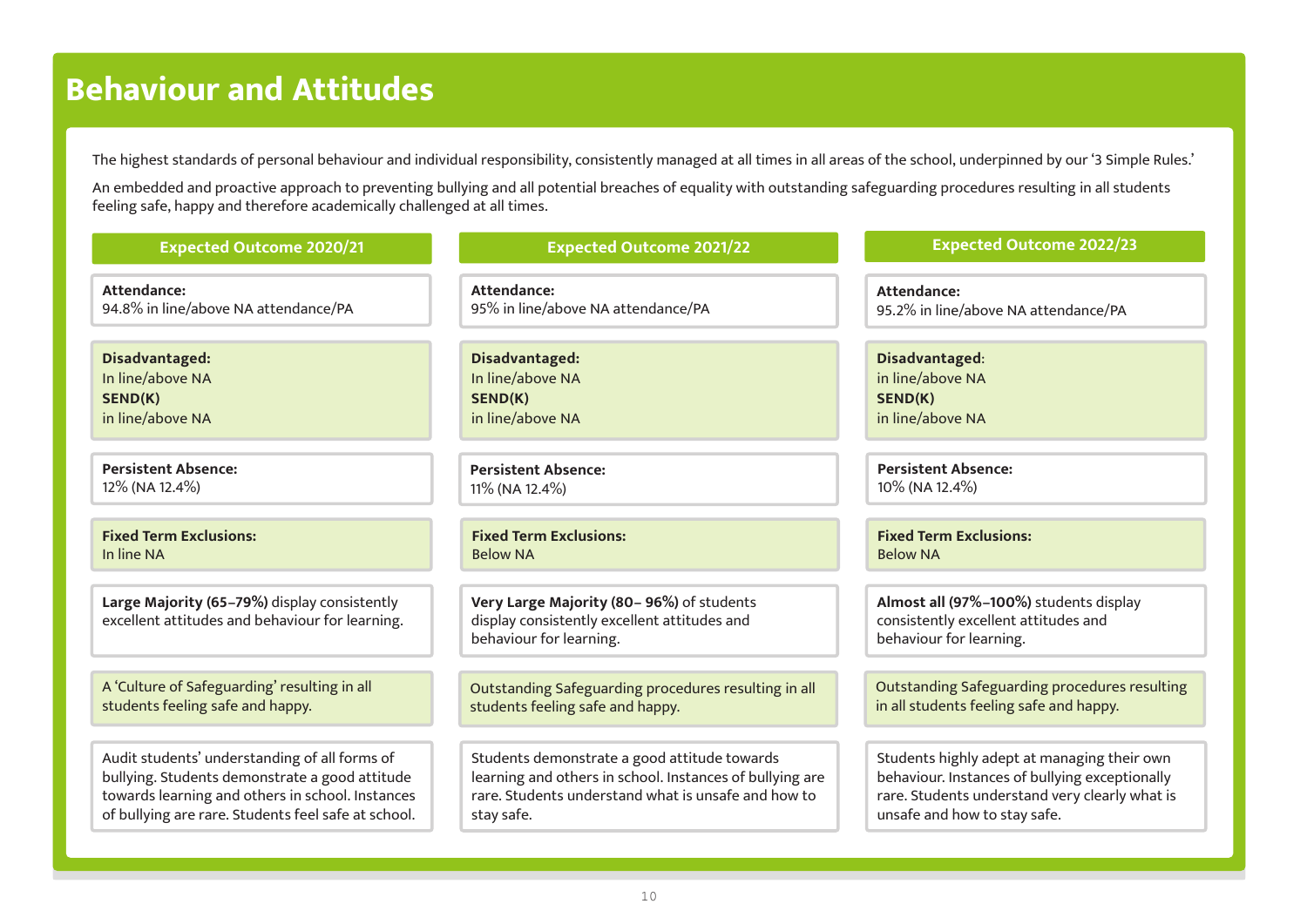### **Personal Development**

Full student understanding and appreciation of the wide range of cultural influences which have shaped them as individuals and as part of the wider collective local and national community leading to their confident preparation for life in Modern Britain.

| <b>Expected Outcome 2020/21</b>                                                                                                                                                                                                                                                                                                                | <b>Expected Outcome 2021/22</b>                                                                                                                                                                                                                                                                                                      | <b>Expected Outcome 2022/23</b>                                                                                                                                                                                                                                                                                                                |
|------------------------------------------------------------------------------------------------------------------------------------------------------------------------------------------------------------------------------------------------------------------------------------------------------------------------------------------------|--------------------------------------------------------------------------------------------------------------------------------------------------------------------------------------------------------------------------------------------------------------------------------------------------------------------------------------|------------------------------------------------------------------------------------------------------------------------------------------------------------------------------------------------------------------------------------------------------------------------------------------------------------------------------------------------|
| A large majority (65% - 79%) of tutors are<br>supporting students in building confidence,<br>resilience, keeping good mental health,<br>recognising how to keep themselves safe and<br>healthy and develop their positive personal traits.                                                                                                     | A very large majority (80% - 96%) of tutors are<br>supporting students in building confidence, resilience,<br>keeping good mental health, recognising how to keep<br>themselves safe and healthy and develop their positive<br>personal traits.                                                                                      | Almost all (97% - 100%) tutors are supporting<br>students in building confidence, resilience,<br>keeping good mental health, recognising how<br>to keep themselves safe and healthy and<br>develop their positive personal traits.                                                                                                             |
| We have raised the profile of careers education<br>across the school to ensure it supports students<br>to engage with future careers and job<br>opportunities. We work towards achieving<br>'The Quality in Careers Standard'.                                                                                                                 | We achieve 'The Quality in Careers Standard', the<br>national quality award for careers education,<br>information, advice and guidance (CEIAG) in schools.                                                                                                                                                                           | We build and improve the work following the<br>recognition of 'The Quality in Careers Standard'.                                                                                                                                                                                                                                               |
| Review and audit our personal development<br>curriculum so we can build on the high-quality<br>opportunities to build knowledge, skills and<br>behaviours that will support students to flourish<br>in society.                                                                                                                                | Embed our personal development curriculum so<br>we build knowledge, skills and behaviours that will<br>support students to flourish in society.                                                                                                                                                                                      | Our personal development curriculum is<br>fully embedded and constantly refined so we<br>build knowledge, skills and behaviours that will<br>support students to flourish in society.                                                                                                                                                          |
| Further develop our enrichment programme to<br>ensure students have an opportunity to engage<br>in a number of high quality extra-curricular<br>activities that offer a rich set of experiences to<br>broaden, stretch and develop talents. These<br>opportunities should have a strong take<br>up especially with our disadvantaged students. | The HWCS enrichment programme is in place ensuring<br>students have an opportunity to engage in a number<br>of high quality extra-curricular activities that offer a<br>rich set of experiences to broaden, stretch and<br>develop talents. These opportunities have a strong<br>take up especially with our disadvantaged students. | The HWCS enrichment programme is fully in<br>place ensuring students have an opportunity to<br>engage in a number of high quality extra-<br>curricular activities that offer a rich set of<br>experiences to broaden, stretch and develop<br>talents. These opportunities have a strong take<br>up especially with our disadvantaged students. |